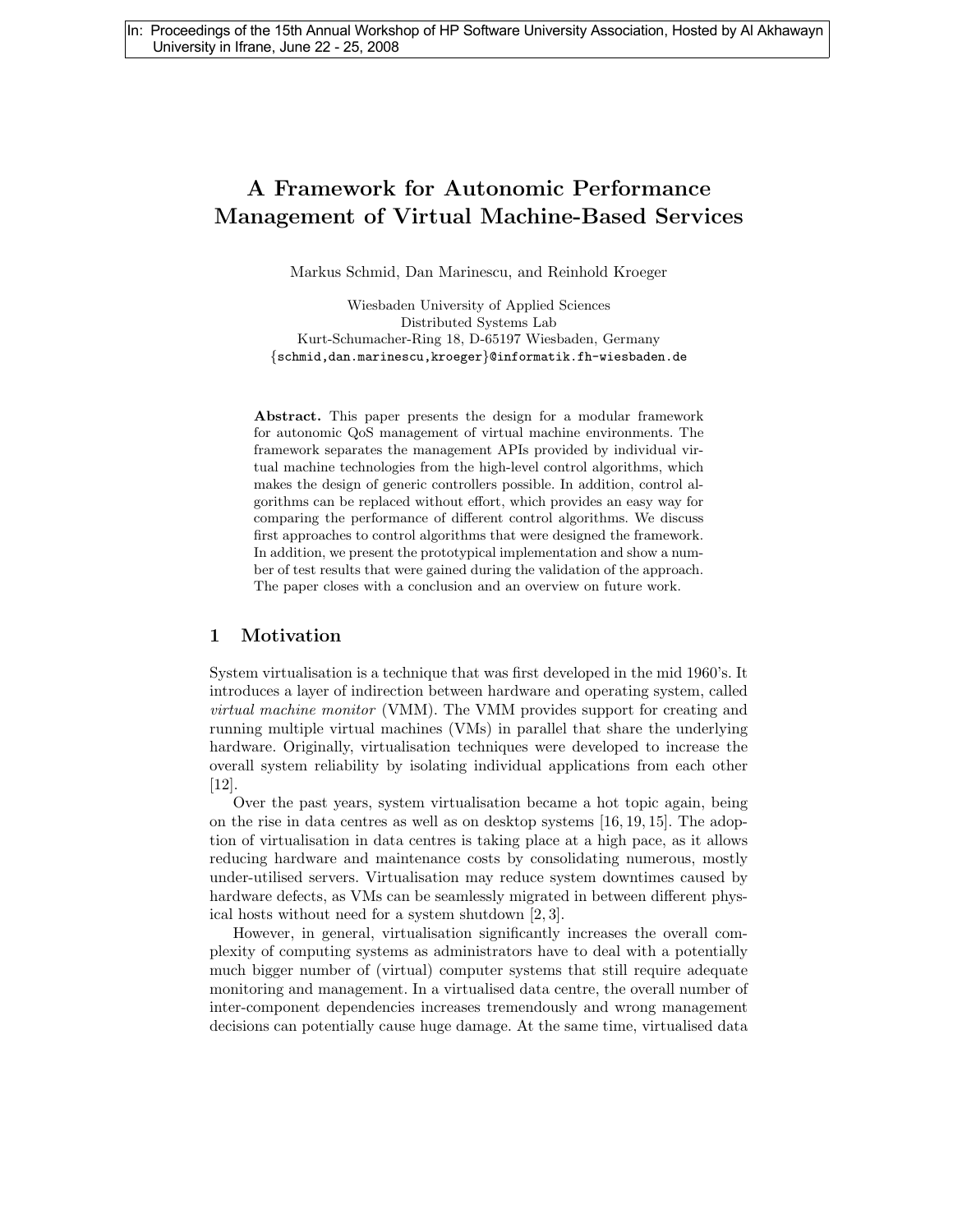centres offer a huge potential for optimisation, both in the reduction of physical resource allocation and power consumption ("Green-IT") and the possibility to offer a great range of Quality of Service (QoS) classes for provided services.

In the long run, it will not be possible to efficiently handle the management of virtualised data centres without significant automation and the development of self-management approaches [8] that are capable of handling standard management tasks without human interaction and support for QoS-oriented resource allocation. Automated common management for VM environments from different vendors is currently aggravated by the diversity of existing, mainly vendorspecific control interfaces and tools.

This paper presents a modular framework for autonomic QoS management of VM-based application services. The framework separates the management APIs provided by individual VMM technologies from the high-level controllers used for autonomic management, which makes the design of VMM-independent controllers possible.

The paper is structured as follows: In section 2 we discuss our modular selfmanagement architecture for VMs, while section 3 shows first approaches to control algorithms that rely on our management architecture. Section 4 presents the prototypical implementation of this approach in combination with measurements and first practical experiences. Section 5 describes related work to the automation of management in VM environments and briefly compares the presented approaches to our work. Section 6 concludes the paper and gives an overview on future enhancements.

### 2 The Autonomic Management Framework

We have designed a management framework for VM environments in virtualised data centres. The framework supports different types of intelligent controllers by providing a generic controller interface. From the controller's perspective this acts as an abstraction layer on top of the virtualisation technology.

The framework is designed to manage a pool of  $n$  physical machines, each hosting between 0 and  $m$  VMs. It comprises three types of management components: VM Managers are responsible for one VM each, one PM Manager is assigned to each physical machine (PM) within a pool and a Pool Manager takes care of the entire pool (see fig. 1). All manager components comprise sensor and actuator modules that can easily be adapted to different vendor-specific VM control interfaces. In addition, VM Managers and Pool Managers contain logic modules which host the architecture's autonomic control algorithms.

The VM Manager component monitors and controls both, the OS and the applications of a VM (in the following termed services). It monitors OS parameters like CPU utilisation and used/available memory as well as specific QoS parameters regarding the service hosted by the VM. We assume that each VM hosts only a single service, e.g. Web server, mail server or DBMS. We argue that this is common practise in a server consolidation scenario. Furthermore, we define service level objectives (SLOs) for the services provided by the VMs. The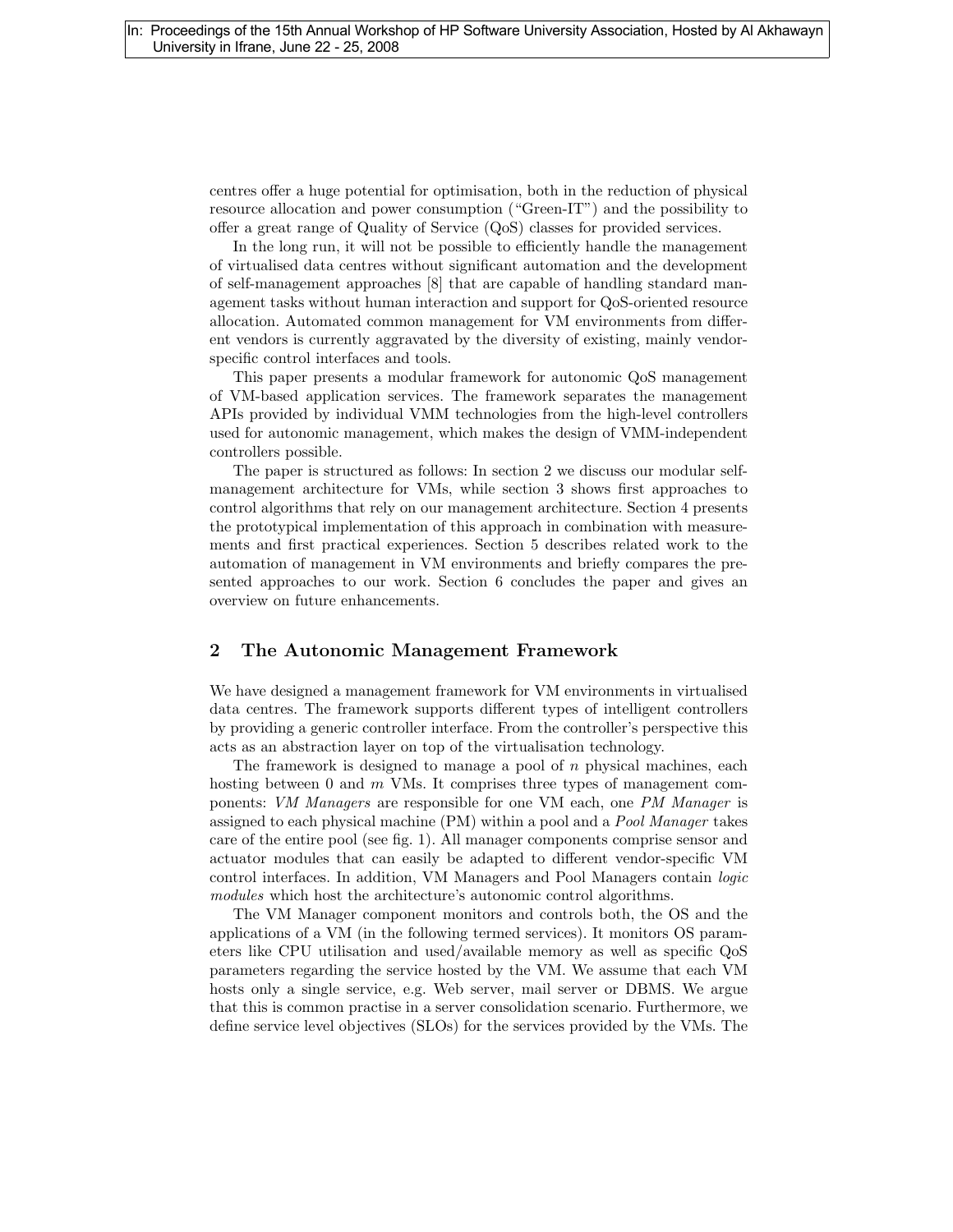

Fig. 1. Overall architecture of the autonomic VM management framework

VM Logic module uses the gathered monitoring information to detect SLO violations and aims at determining the resource bottleneck (e.g. CPU or memory) that causes the problem. After having identified a bottleneck, the VM Manager informs the responsible Pool Manager and requests an appropriate reaction.

The PM Manager component controls a physical machine, basically by executing two different tasks: it observes the resource utilisation of the machine and forwards the collected data to the Pool Manager. In addition, the PM Manager executes management actions that are requested by the Pool Manager through its Actuator module, e.g. resource reallocation or migration of VMs to a different physical machine based on the migration functions of the underlying virtual machine monitor (VMM).

The Pool Manager component comprises a Monitor module which receives monitoring data from the PM Managers within the pool. It uses the aggregated data to create a global view of resource usage and availability in the managed pool. This global view is used by the Pool Logic module to fulfil (VM Manager) requests for additional resources. Having determined a way to reallocate resources for VMs in the pool, the Pool Manager uses its Actuator component to request PM Managers to perform the required resource allocation changes.

### 2.1 Internal Architecture of a Manager Component

In compliance with the IBM autonomic computing reference architecture [17], we have developed a modular Self-Manager that provides a customisable basis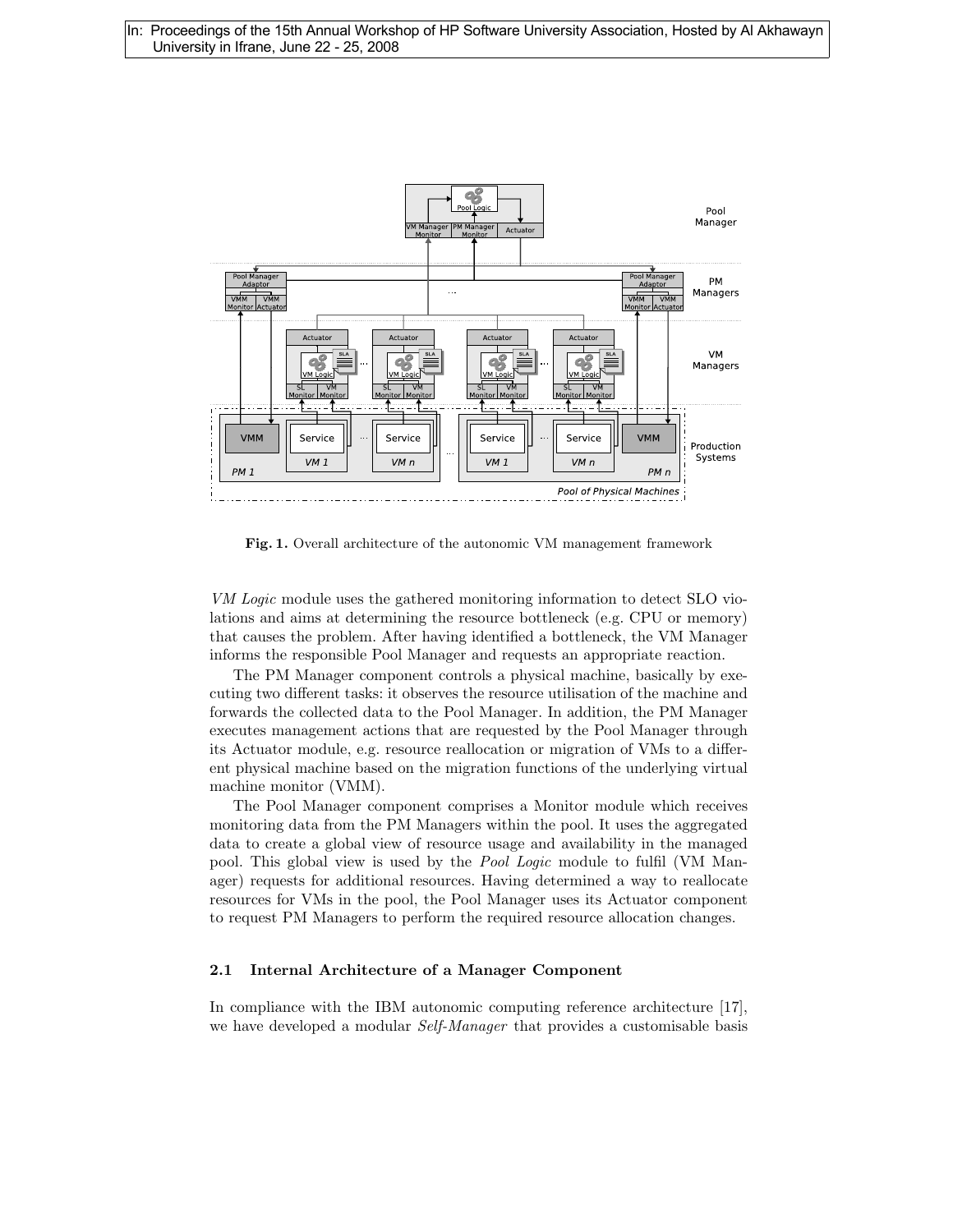

for the VM Managers, the PM Managers and the Pool Manager (see fig. 2 for details).

Fig. 2. Modular Self-Manager architecture

Internally, the Self-Manager consists of four main components: The central element of the Self-Manager is the management kernel, which provides adapters to connect extension modules. Extension modules are instantiated by the central module manager. The modules implement sensors, effectors, and the internal logic of the self-management controller. A messaging subsystem, which is part of the kernel, is responsible for message handling within the Self-Manager.

The Self-Manager supports three kinds of extension modules: event modules, action modules, and control modules. Event modules create their own threads and thus are able to react actively to

changes within the environment, e.g. by creating internal messages. Action modules are passive; they act – triggered by internal messages – by analysing application-specific sensors, or performing management tasks. Sensors can be realised using either event modules (push model) or action modules (pull model). Application-specific actuators are realised through action modules. The modules implement application-class specific interfaces, e.g. for accessing the control API of a VMM.

Control modules form the "brain" of the Self-Manager as they host the management knowledge and implement the control algorithms. Control modules act periodically or are triggered by incoming messages. Management decisions are communicated to other modules using the internal messaging capabilities.

Internally, VM Managers and the Pool Manager comprise a control module and several action and event modules, while the PM Managers solely consist of action and event modules. A number of controller modules are presented in the following section. The architecture uses Java RMI-based event modules for inter-manager communication.

The management framework can be easily adapted to different virtualisation technologies by simply replacing the technology-dependent action and event modules in the VM Managers and the PM Managers.

## 3 Examples for Autonomic Control Algorithms

To demonstrate the flexibility and adaptability of our management framework we implemented first examples of self-management control approaches for both, the VM Logic and Pool Logic components. All approaches presented in the following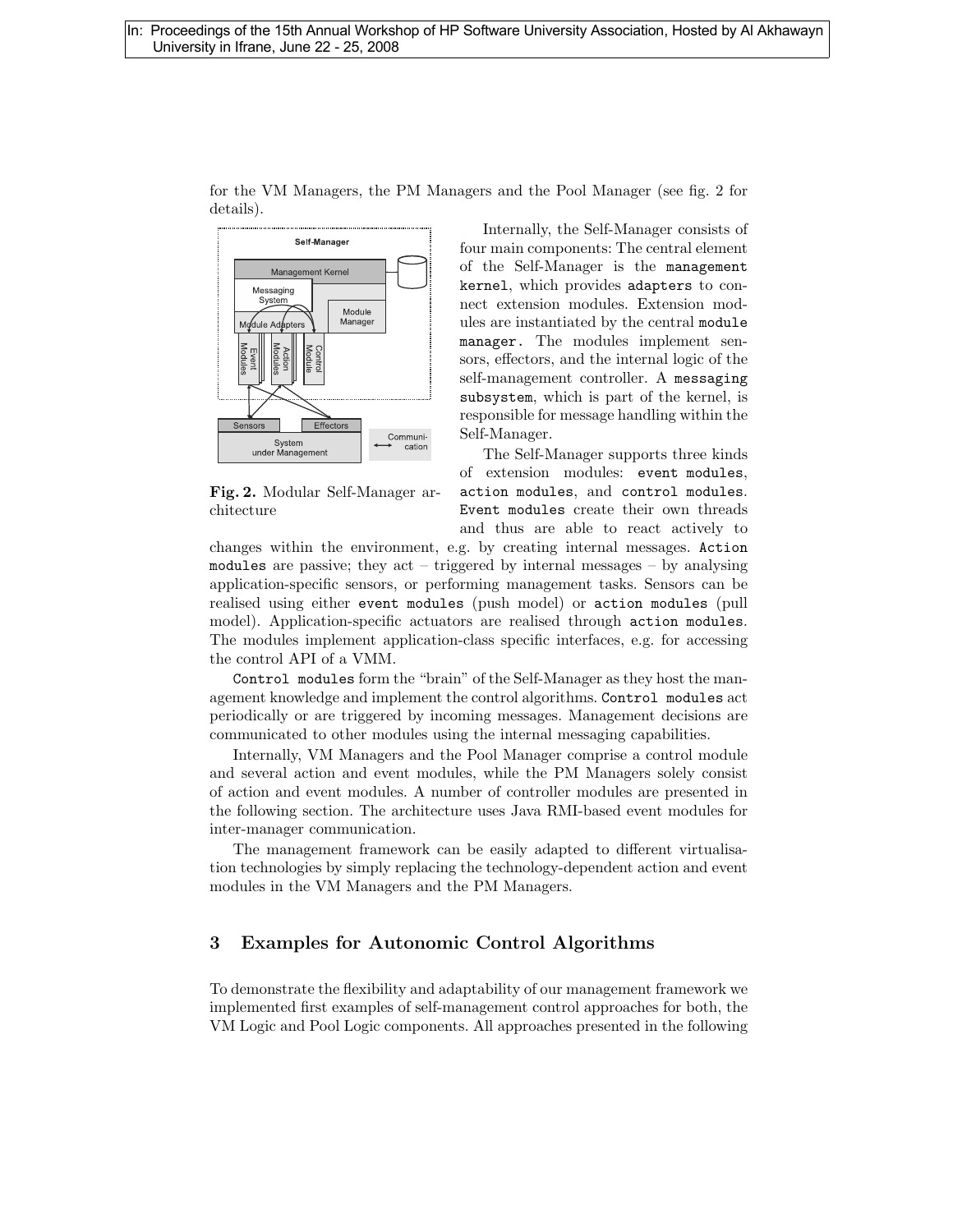use service response time as example SLA parameter for service monitoring. The use of other SLA parameters (e.g. throughput) is however possible.

#### 3.1 Autonomic Management for a VM Logic Component

The purpose of a VM Logic component is to monitor and analyse the resource utilisation of a VM and the response times of the service hosted by the VM. Once an SLO violation occurs, the VM Logic component uses the data representing the resource utilisation of the VM to determine the root cause of this violation. Thus, the VM Logic component needs to perform a bottleneck determination process, just like a human system administrator would do. This is a multidimensional problem as resources have interdependencies. In a first approach we concentrated on a single resource (memory) and modelled the bottleneckdetermination process as a rule-based expert system. The controllers' knowledge about the managed system is represented as a number of rules, such as:

facts : SLO violation occurred, resource X below threshold action : request increase in resource X

At runtime, the rule engine uses input data like service response times and VM resource utilisation to try to match the facts of a rule. If all facts of a rule match, the corresponding action is performed. For the given example, the VM Logic Component sends a request for an increase in resource X to the Pool Manager, which then evaluates all incoming requests and takes appropriate actions from its global perspective.

#### 3.2 Autonomic Management for the Pool Logic component

Due to the abstraction layer provided by the VM Managers and the PM Managers, the Pool Manager solely deals with the problem of satisfying the resource requests of the different VM Managers. Thus, at this abstraction level, we see resource consumers (the VMs), and resource providers (the physical machines). We thus aim to satisfy the needs of the resource consumers using the resources supplied by the resource providers.

Various approaches can be used to solve this resource allocation problem. We present two different heuristic-based algorithms that try to solve our resource allocation problem, currently only considering one resource type at a time. However, further research in appropriate control algorithms is needed as in general the Pool Logic components are faced with a NP-hard multi-dimensional multiple knapsack problem, as discussed in [9].

Algorithm A first checks whether the additional resource share required by a VM is available on the physical machine that currently provisions the VM. If this is the case, the algorithm gives instructions to allocate the additional resource share to the VM and terminates. If the requested resource share is not available on the current physical machine, the algorithm looks for a different physical machine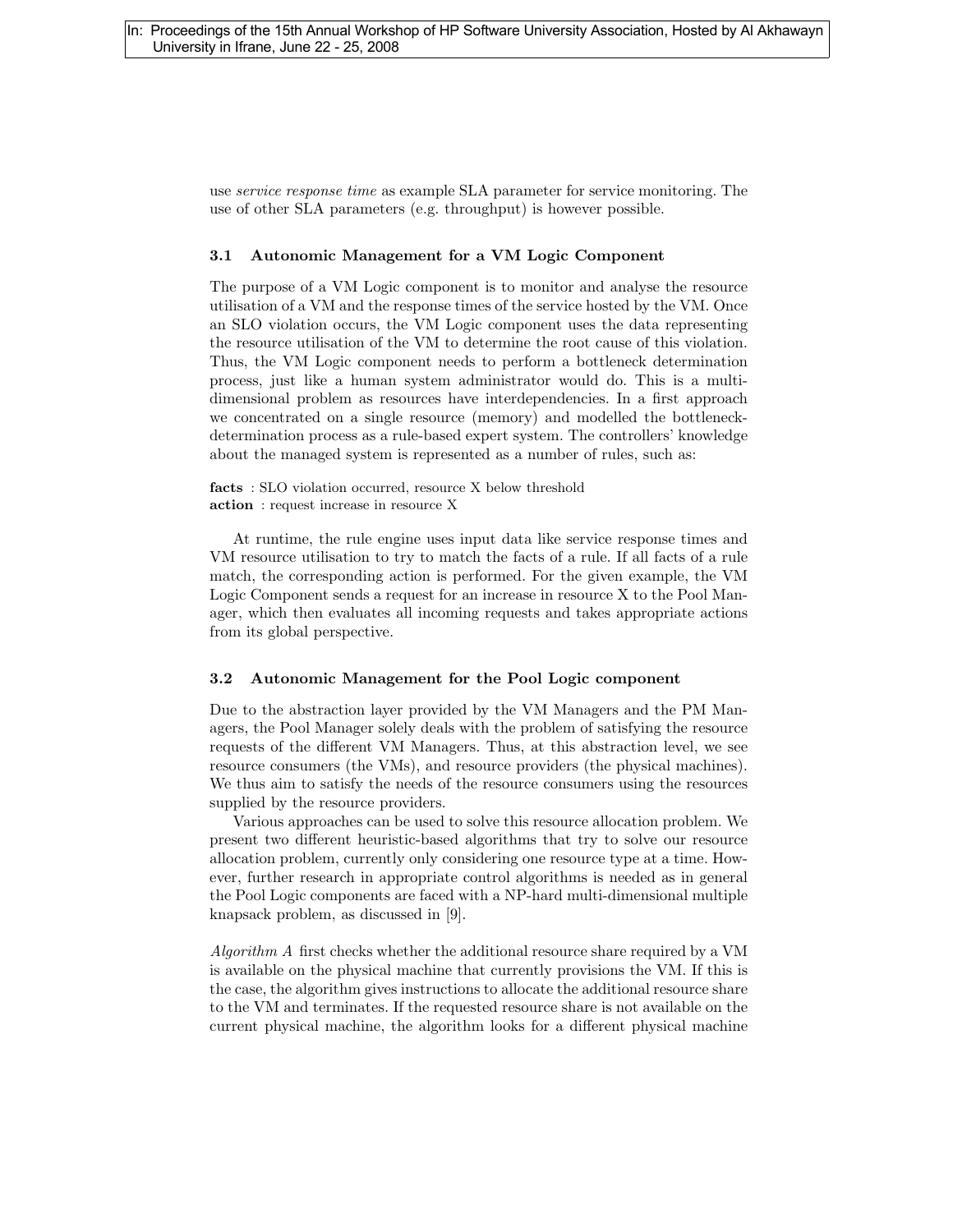in the pool that provides enough spare resources for hosting the requesting VM. This means that not only the requested resource share must be available, but in addition all the resources currently assigned to the VM. If such a remote physical machine is found, the VM is migrated to its new destination and the algorithm terminates. The selected destination machine can be either online or in an offline state. However, destinations that are currently offline cause higher migration costs, due to the time span needed for powering up and booting. In case no suitable destination is found, the algorithm fails to find a solution.

This algorithm uses a "first fit" strategy. The disadvantages of Algorithm A are obvious: besides not always being capable of finding a solution, the solutions found by the algorithm can sometimes be quite far from optimal. On the other hand, the algorithm has a linear complexity. The solutions found the by Algorithm A, although not always optimal, represent states that can be achieved by performing a single migration from the initial state. This ensures that no costly solution will ever be suggested by the algorithm.

Algorithm B uses a local search approach based on the K-Best-First Search (KBFS) algorithm, first introduced by Felner et al. [5]. Our algorithm encodes the mapping of VMs to physical machines in the pool in form of states. In addition, the encoding includes allocated and available resources of each physical machine. Each state has its global profit, representing a function of the sum of the local profits of each physical machine and the validity of the state.

The local profit of a physical machine represents a function of its resource utilisation. Thus, the higher the resource utilisation of a machine, the higher the local profit. An offline physical machine has the maximum local profit possible. This assures that the global profit of a state increases when some machines are kept at a high resource utilisation while the others are kept offline.

Global profit is calculated by multiplying the sum of the local profits with the validity of the state, which can be either 0 or 1. Thus, the global profit can either be the sum of the local profits if the state is valid, or 0 if the state is not valid. A valid state is a state where the free capacity (e.g. in terms of memory, CPU) of any physical machine is bigger or equal to the sum of requested capacities of the VMs provisioned on that physical machine. All other states are invalid. As a result, Algorithm B defines a valid global state as a state with a global profit higher than 0. However, valid states can also be ranked, depending on their global profit.

Besides the global profit of a state, Algorithm B also computes the total cost of moving from the initial state to any given state. The total cost is a function of the number of migrations necessary for the translation from the initial state to that given state. The total cost is then used in combination with the global profit to determine the utility of a translation between an initial state and a given state. This is the ultimate quality factor that is used to select the final state.

Using this encoding and criteria, Algorithm B performs its local search. For this, two lists are used: the open list of states (nodes) that have been evaluated with respect to their utility but not expanded, and the *closed list* which contains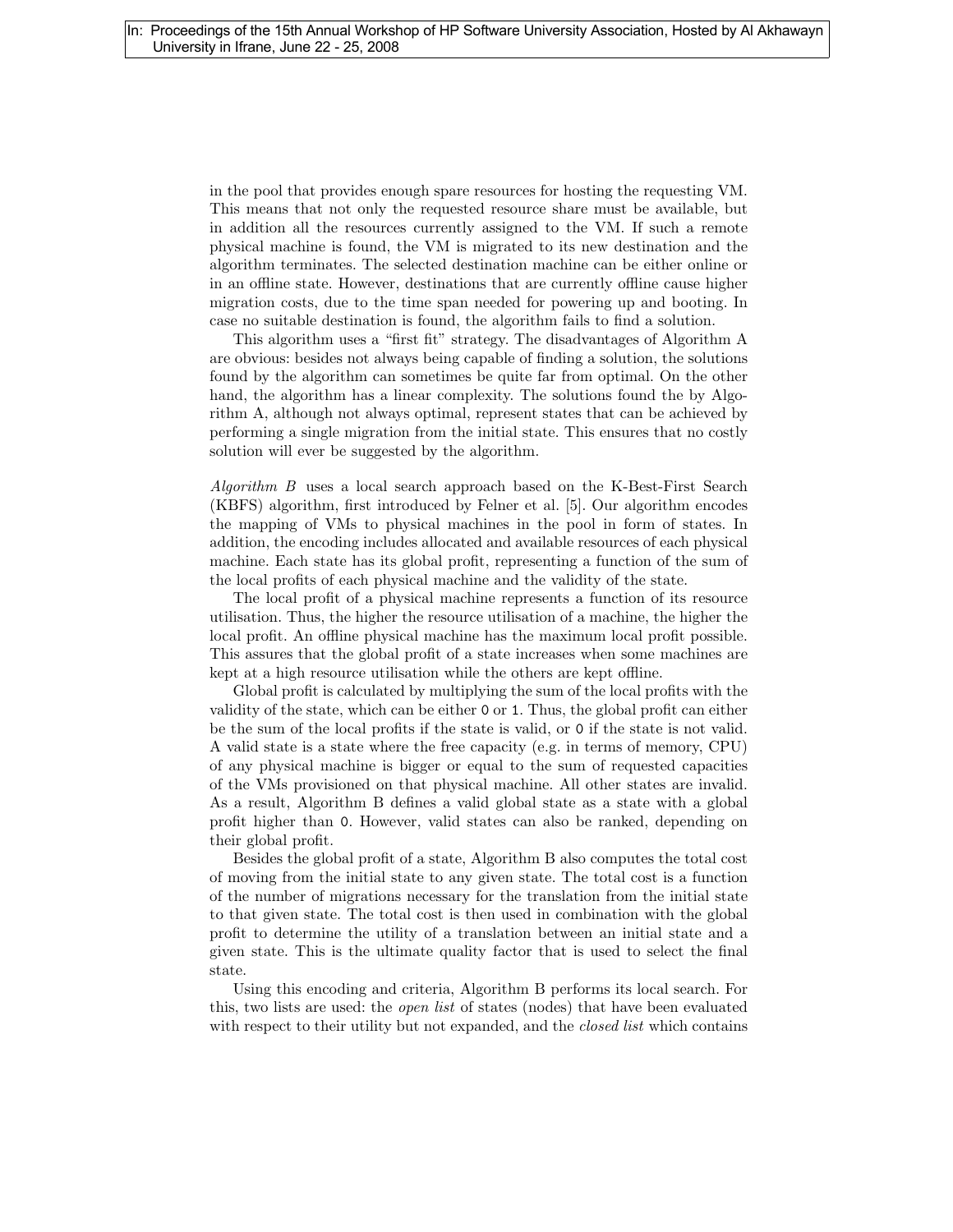the nodes that have already been expanded. At each iteration, the best  $k$  nodes from the open list are expanded; their children are evaluated and added to the open list. After a limited number of iterations, the algorithm terminates and the node with the highest utility is selected. This represents the final state, and the system moves to that state by means of successive migrations.

Algorithm B is always capable to find a valid solution if valid solutions exist and the translation costs to at least one of these solutions does not exceed a certain, predefined value. However, in finding a solution the algorithm determines the local optimum which is not necessarily the global optimal solution.

### 4 Implementation and First Experiences

We have implemented a Java-based prototype of the management framework. The prototype is able to autonomically manage VMs based on the Xen hypervisor. The implementation comprises sensors and effectors to access the Xen API [18] for VM reconfiguration and migration.

The implemented VM Managers use JMX [7] interfaces to monitor VM parameters and service response time metrics.

The PM Managers use the Xen-API to manage a physical machine that hosts an instance of the Xen 3.1 hypervisor. The Xen-API is used for monitoring, dynamic resource allocation, and to perform live VM migration. Both the VM Managers and the PM Managers communicate with the Pool Manager using Java RMI. The Pool Manager provides support for plugging-in different Pool Logic components through a messaging interface.

Examples for VM Logic and Pool Logic components have been implemented as presented in section 3. We used the rule engine Jess in the implementation of the VM Logic approach. Our prototype uses maximum service response time as example SLA parameter for service monitoring. At runtime, the rule engine uses the monitored service response times and VM memory and swap space utilisation to try to match all facts of a rule. On success, the corresponding action (e.g. reconfiguration or notification of the Pool Manager) is performed.

To determine the rules for the VM manager's VM Logic, we manually observed the impact of memory allocation changes to the overall service behaviour. In principle this process can be at least partially automated for a service class as shown in [4]. Fig. 3 gives an example for the dependency of service response times on the amount of memory assigned to a VM. The figure depicts the overall response times measured for the TPC-W benchmark [14] servlet new products. We restarted the physical machine in between the test runs. Therefore we can observe response time peaks at the start of each test run, which are caused by the necessary initialisation of the underlying tomcat server (e.g. application class loading) after server start up and do not occur after the initial warm up period. Based on these observations we defined a number of rules, such as:

facts : Response time SLO violation occurred, the OS is swapping action : Request allocation of additional memory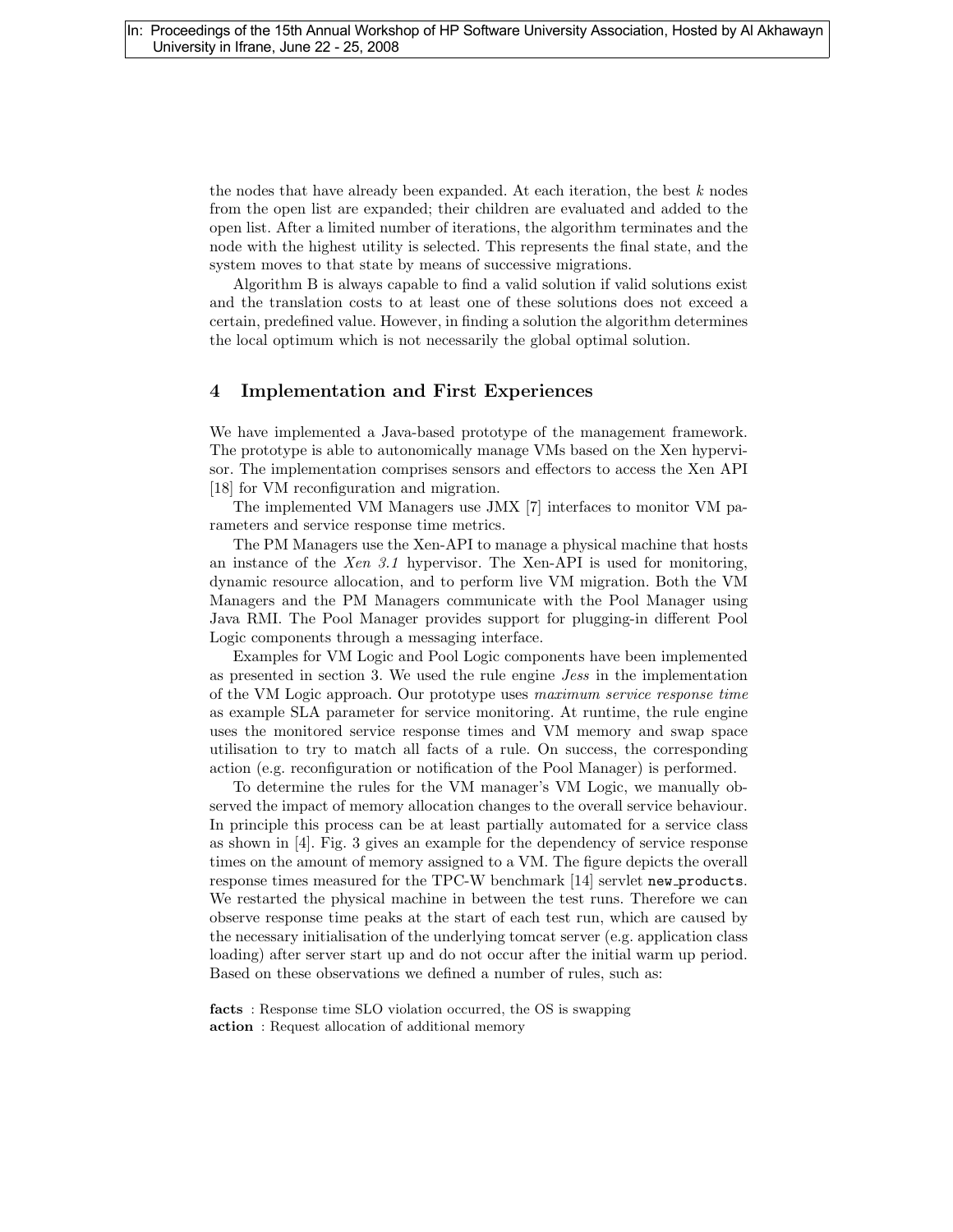

Fig. 3. Response times depend on the amount of main memory assigned

The framework and the implemented autonomic control algorithms have been successfully tested in a lab environment, using the TPC-W benchmark as an example application service.

The TPC-W e-commerce application suite is provisioned by a Tomcat server that runs in a Xen-based VM. The associated VM Manager enforces an SLO, which defines a maximum response time of 3000ms, tolerating a maximum of three violations within a two minute period. As a TPC-W load generator is started on a client system, the VM Manager observes a dramatic increase in response times, resulting in an SLO violation. Thus, the VM Manager requests additional memory from the Pool Manager. As this request is fulfilled, the VM Manager observes a significant decrease in response times down to an acceptable level. This behaviour can be observed in fig. 4. The decrease in SLO violations per minute shows that the VM Manager is able to successfully determine the resource that caused the bottleneck.



Fig. 4. Influence of available memory on the number of SLO violations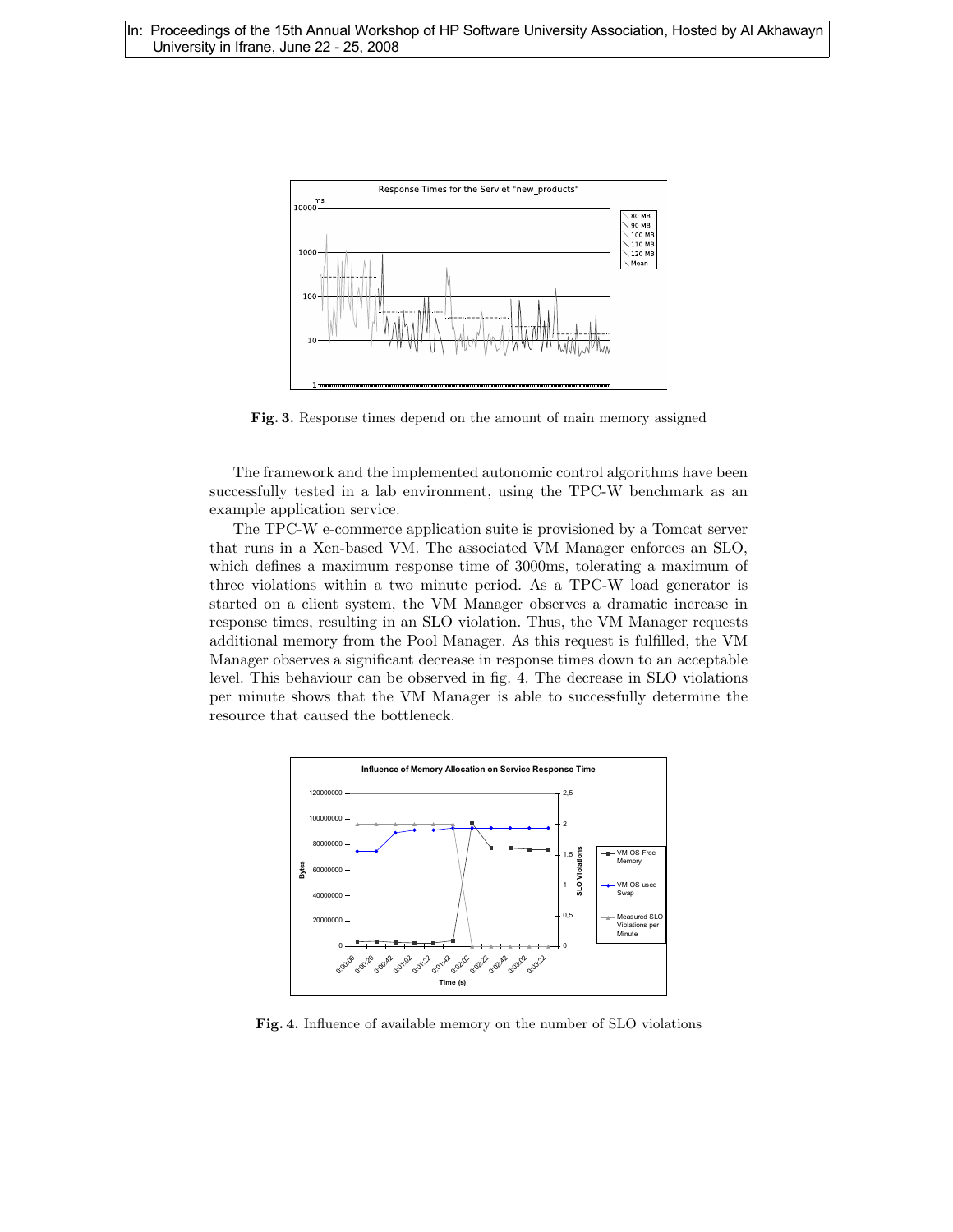The two Pool Logic algorithms described in section 3 have been evaluated live and by means of simulation. Since in the previous test the VM Manager has determined memory to be the bottleneck resource, we concentrated on memory allocation. In the following we describe our experiences in two scenarios.



Fig. 5. A management scenario comprising two physical machines

In the first scenario, two physical machines named Host 1 and Host 2 each provision one VM, VM 1 respectively VM 2 (see fig. 5). Host 1 possesses a total of 500 MB RAM for VMs, while Host 2 provides 1000 MB. At the beginning, VM 1 uses 300 MB, while VM 2 uses 400 MB. As the TPC-W load generator stresses VM 1, the VM Manager responsible for VM 1 requests additional memory (in this case an extra 300 MB) from the Pool Manager. In this scenario, both Pool Logic algorithms deliver the same solution, namely to migrate VM 1 from Host 1 to Host 2 as Host 1 is not able to provide extra 300 MB of memory.



Fig. 6. A management scenario comprising three physical machines

The second scenario comprises three physical machines: Host 1, Host 2 and Host 3 (see fig. 6, left chart). At the beginning, each of them provisions one VM: VM 1, VM 2 and VM 3 respectively. In this scenario, Host 1 possesses a total of 500 MB RAM for VMs, Host 2 600 MB and Host 3 1100 MB, while VM 1 uses 300 MB, VM 2 400 MB and VM 3 600 MB. Again, the VM Manager responsible for VM 1 requests 300 MB of additional memory. Unlike in the first scenario, the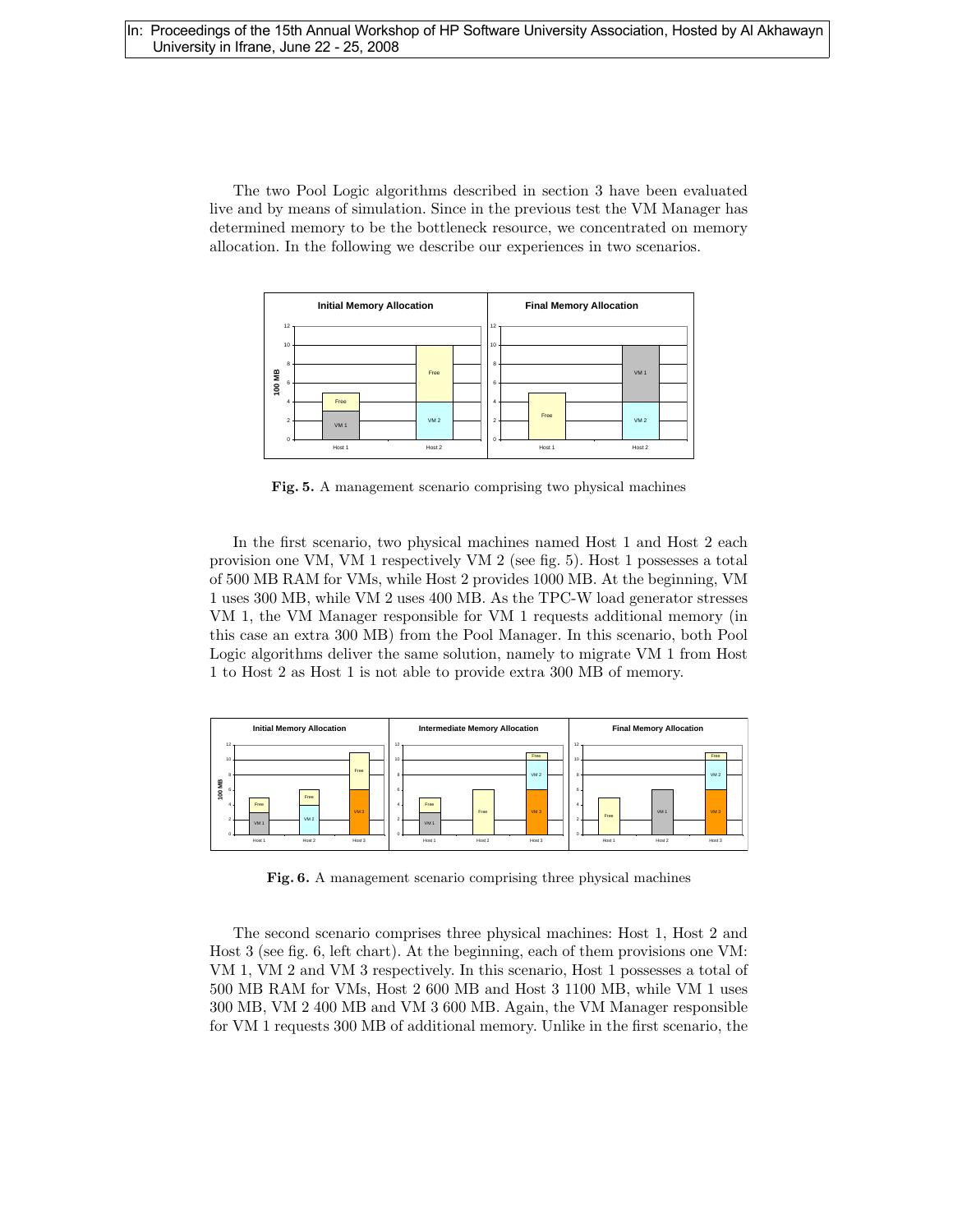two algorithms perform differently. In fact, Algorithm A is not even capable of finding a valid solution as neither Host 2 nor Host 3 has 600 MB of free memory available. This scenario clearly shows the limitations of this simple algorithm. The more sophisticated Algorithm B is able to find an optimal solution: VM 2 is migrated to Host 3 before VM 1 is migrated to Host 2. As a side effect, this solution results in a high resource utilisation on both, Host 2 and Host 3, while Host 1 provisions no VM and thus can be set offline. The evolution of Algorithm B from the initial state to this final state can be observed in fig. 6.

### 5 Related Work

A number of approaches exist that aim at automating the management of virtual environments. In [13], the authors present *VIOLIN*, a policy-based system, which uses the Xen hypervisor for virtualisation. The system consists of one monitor daemon per physical machine and a central adaptation manager. The adaptation manager uses the data gathered by the monitor daemons to request changes in VM resource allocation.

In [6] Grit et al. present a second policy-based management approach. The authors use Shirako, a Java-based toolkit for dynamic resource sharing, to explore algorithmic challenges with regard to policy usage for adaptive VM hosting. Zhang et al. [20] describe a control-theoretical model for VM adaptation, based on the idea that each VM is responsible for adjusting its demand for resources, with respect to efficiency and fairness.

In [11], the authors use a feedback-control strategy to address dynamic resource allocation problems. They employ an infrastructure based on Xen, RU-BiS and TPC-W. Here, time series analysis is used to forecast the behaviour of a virtualisation-based system. In [1] Bobroff et al. present a mechanism for dynamic migration of VMs based on a load forecast. Menascè et al. use utility functions for dynamic CPU allocation to virtual machines [10]. The authors test their approach by means of simulations that are based on historical data.

The previously presented approaches represent first steps taken by the research community to develop strategies for highly specialised, intelligent controllers. It is however hard to objectively evaluate and compare the presented strategies as the authors use different architectures, perform incommensurable tests and some even rely on simulations with historical data to test the performance of their strategies.

Currently, no commercial solutions exist that are capable of managing VMbased environments of QoS-based services in a fully autonomic way. Mainly, existing commercial solutions aim at supporting the work of system administrators, e.g. by providing user-friendly management interface (e.g. XenCenter, VMware VirtualCenter). However, Novell Zenworks Orchestrator<sup>1</sup> and Platform Computing VM Orchestrator<sup>2</sup> are two commercial products that support automated, rule-based migration of VMs in data-centre environments. In contrast to

 $^{\rm 1}$  http://www.novell.com/products/zenworks/orchestrator/data\_center.html

 $^2$  http://www.platform.com/Products/platform-vm-orchestrator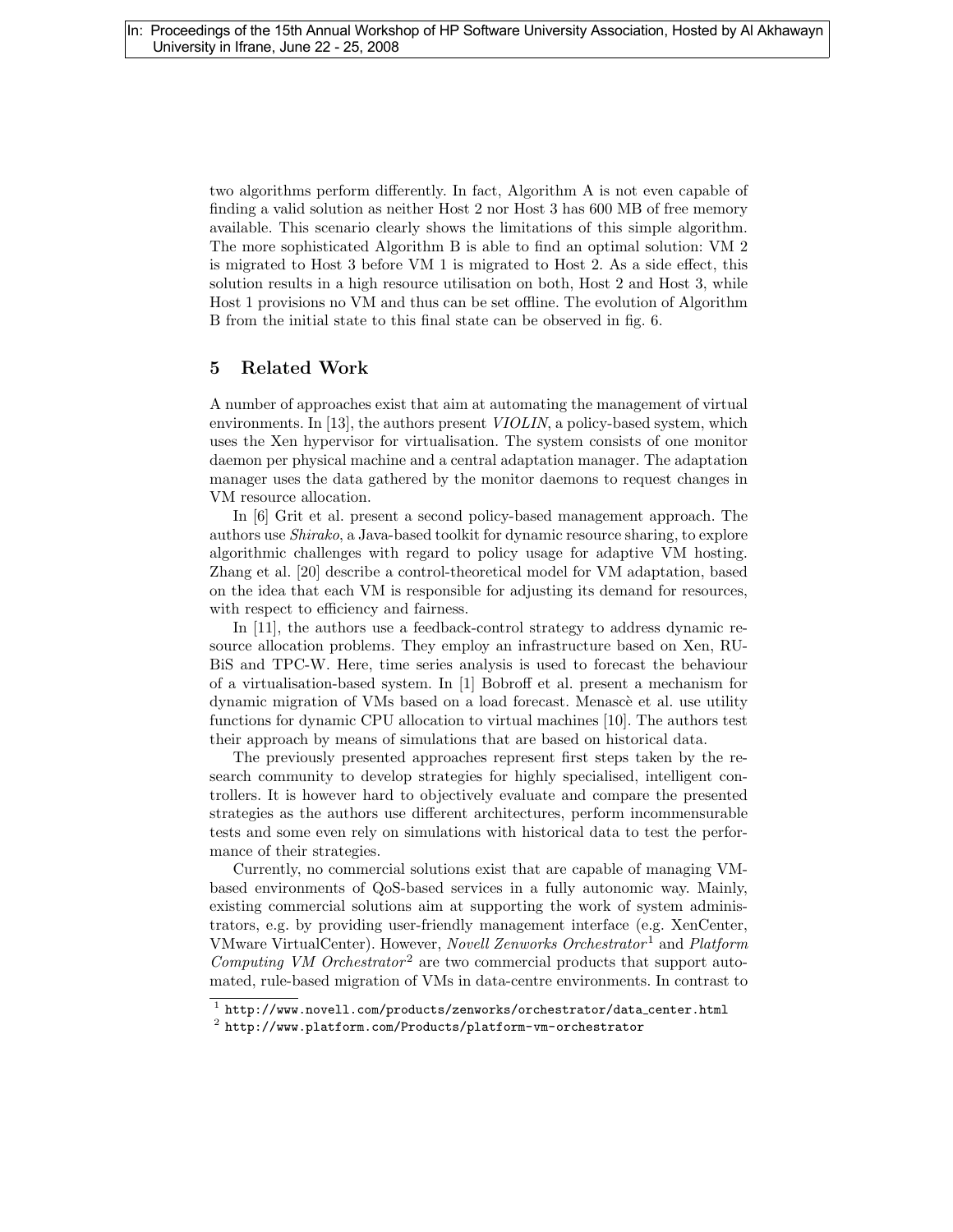our approach, these products do not support alternative control algorithms and are currently not capable to optimise VM environments according to applicationlevel QoS. A major advantage of using a modular architecture like ours is that control approaches like the ones in  $[13, 6, 11, 1, 10]$  can be easily adapted and integrated into the framework. This way, certain aspects of the approaches presented above can be reused.

### 6 Summary

We designed a modular framework for autonomic QoS management of VMbased application services, which separates the management APIs provided by individual VM technologies from the high-level controllers used for autonomic management. The framework allows an easy replacement of control algorithms and can be used as a common platform for automated VM management in data centres.

Future work will concentrate on several fields: autonomic control algorithms, enhancements to the framework and additional testing. The control algorithms presented in this paper are first examples that are only capable to deal with a single resource type. Thus, currently the VM Logic does not need to perform sophisticated bottleneck detection. Further research in pool-level control algorithms is necessary to tackle the presented multi-dimensional multiple knapsack problem. We are confident that the definition of constraints will allow us to simplify this problem and will lead to control approaches that at least provide a good solution. We plan to add support for other resources (e.g. network load) to the framework. This also requires an enhancement of the VM Logic component. In addition we plan to introduce a redundant Pool Manager component to eliminate this single point of failure. We plan to deploy the framework in the production environment of the department of computing for scalability testing. In addition we will work on the integration of the presented approach with an existing architecture for decentralised SLM of SOA workflows and services, which is currently being developed in our lab.

### References

- 1. Norman Bobroff, Andrzej Kochut, and Kirk Beaty. Dynamic Placement of Virtual Machines for Managing SLA Violations. In Integrated Network Management, 2007. IM '07. 10th IFIP/IEEE International Symposium on, 2007.
- 2. T. C. Bressoud and F. B. Schneider. Hypervisor-based fault tolerance. In SOSP '95: Proceedings of the fifteenth ACM symposium on Operating systems principles, volume 29, December 1995.
- 3. Alan L. Cox, Kartik Mohanram, and Scott Rixner. Dependable unaffordable. In ASID '06: Proceedings of the 1st workshop on Architectural and system support for improving software dependability, 2006.
- 4. Y. Diao, F. Eskesen, S. Froehlich, J. L. Hellerstein, L. F. Spainhower, and M. Surendra. Generic Online Optimization of Multiple configuration Parameters With Application to a Database Server. In Proceedings of the fourteenth IFIP/IEEE